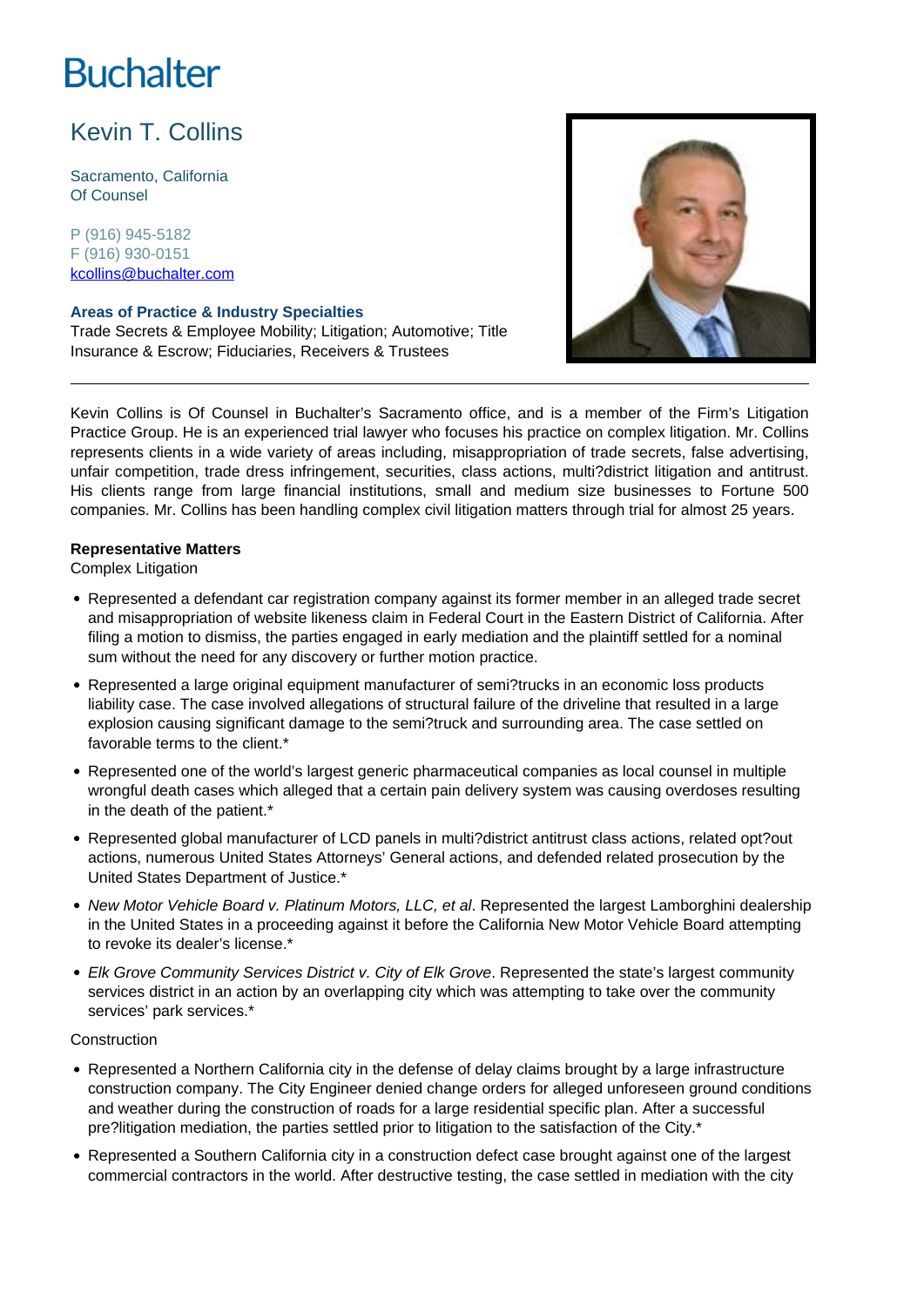obtaining all of the relief it would have obtained if it had proceeded to trial.\*

- Represented a Northern California city in an alleged breach of warranty claim for a methane gas extraction system for a large commercial hotel. After discovery, obtained summary judgment in favor of the city and recovered the city's attorneys' fees and costs.\*
- Represented one of the largest resort developers in the world in a construction defect case alleging defects in the construction of condominiums at the Village at Squaw Valley, California.\*

# Real Estate

- Ham, et al. v. Intrawest Napa Development Company, LLC, et al. Lead counsel for Intrawest Corporation in an action alleging violations of the Federal Interstate Land Sales Full Disclosure Act and the California Subdivision Map Act for a development in Napa, California.\*
- Solano County Transportation Authority v. Anheuser Bush, Inc. Represented Anheuser Busch, Inc. in an eminent domain action by the State of California and the Solano County Transportation Authority seeking to take Anheuser Busch's property adjoining Interstate 80 near Fairfield, California to construct a truck scale station.\*
- Imel, et al. v. Lake Hemet Municipal Water District, et al. Lead trial counsel in a case against a municipal water district alleging numerous causes of action for personal injury, inverse condemnation, and quiet title. Plaintiff dismissed the case with prejudice after conclusion of the bench trial.\*

#### Receivership Matters

- National Bank of Arizona v. Kobra Associates, Inc., et al. Lead counsel in a multi?million dollar federal receivership action enforcing loan obligations for National Bank of Arizona against the largest Jack in the Box franchise in Northern California.\*
- Represented investors in a dispute with the general partner concerning the development of a large single family residential project in Lancaster California. Mr. Collins successfully had the general partner removed and a receiver appointed. The receiver took the project over when it was only raw land and successfully developed the project to completion for the benefit of the investors.\*
- Represented the receiver appointed by a global clothing brand because its manufacturer was making counterfeit clothing and selling it directly to retailers. The receiver took over multiple manufacturing plants, including those in foreign countries. The receiver was able to remove the management of the manufacturer, sale the excess product with the clothing brand's consent and stabilize operations.\*
- Represented a large lending institution in a multimillion dollar receivership action. The receiver was appointed to take over the business that had been lying about its assets and using them for personal purposes. The receiver liquidated the business and paid the lending institution in full on its outstanding loans. The business owner ultimately was sentenced to prison.<sup>\*</sup>
- Represented a property investor in its purchase of a note secured by a deed of trust on a large apartment complex in Stockton, California. Mr. Collins was able to have the receiver appointed ex parte and later confirmed. Once appointed, the receiver sold the property after only 2 months securing the client a large profit on the purchased note. The Court also awarded 100% of the attorney's fees and receiver's fees incurred in connection with the lawsuit as part of the sale.
- \* Represents experience from a previous law firm.

# **Publications**

Espionage, Trade Secrets & Antitrust Violations: A Real-Life DRAM Drama Unfolds, EBN Online, November 19, 2018

# **Presentations**

- Speaker, "Keeping Confidential and Proprietary Information in the Vault," Buchalter's Napa Labor & Employment Seminar, September 26, 2019
- Speaker, "Buchalter Hosting New Year's Resolutions for California Employers," 655 West Broadway, 1st Floor, San Diego, CA 92101, December 11, 2018